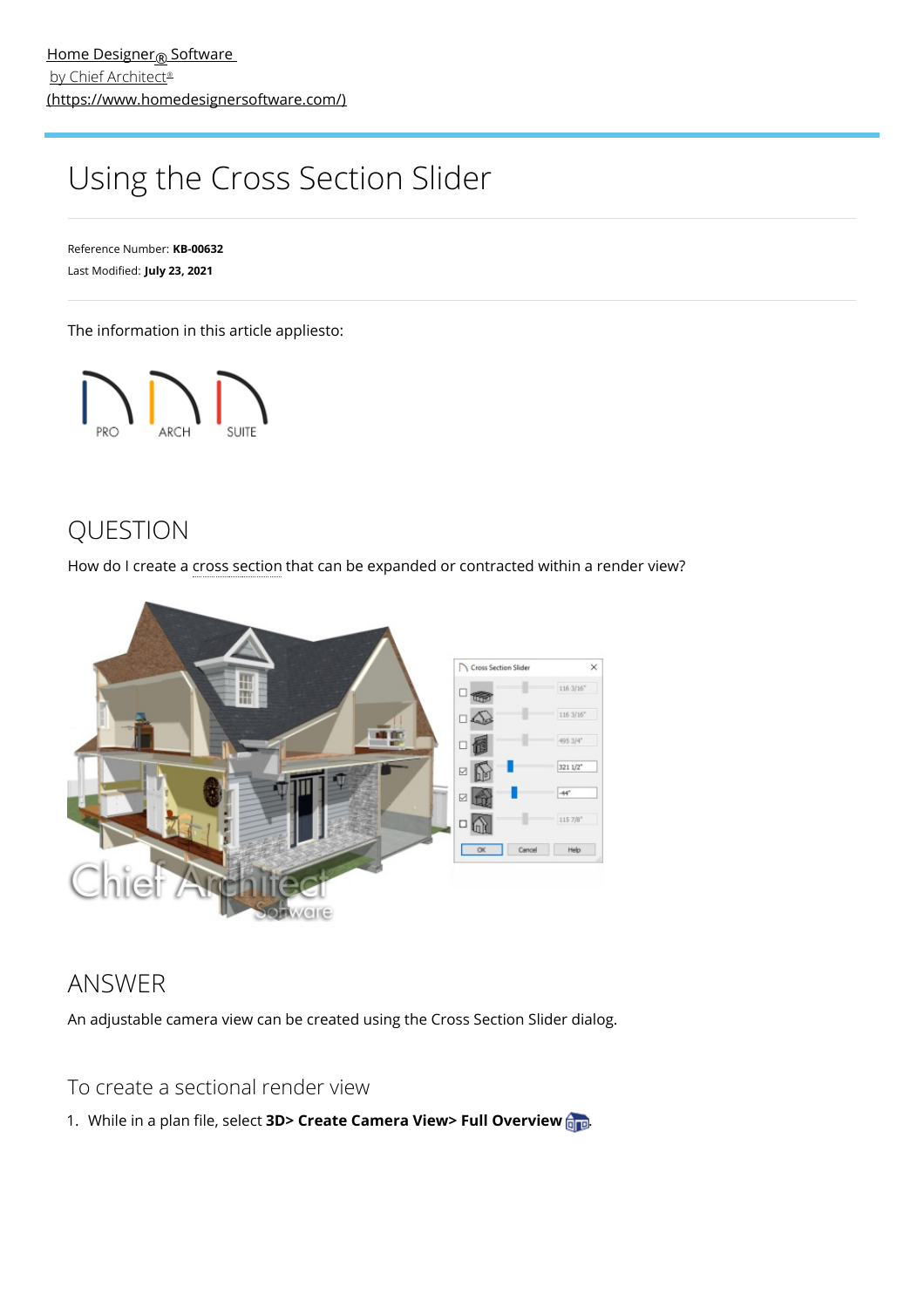

In Home Designer Interiors, use **3D> Create Camera View> Doll House View** .

- 2. Once the image has generated, select **3D> Camera View Options> Cross Section Slider** .
- 3. In the **Cross Section Slider** dialog, choose one of the cross section angles and move the Position slider to adjust the position of the cutting plane.



4. The image will update while the **Cross Section Slider** dialog remains open.